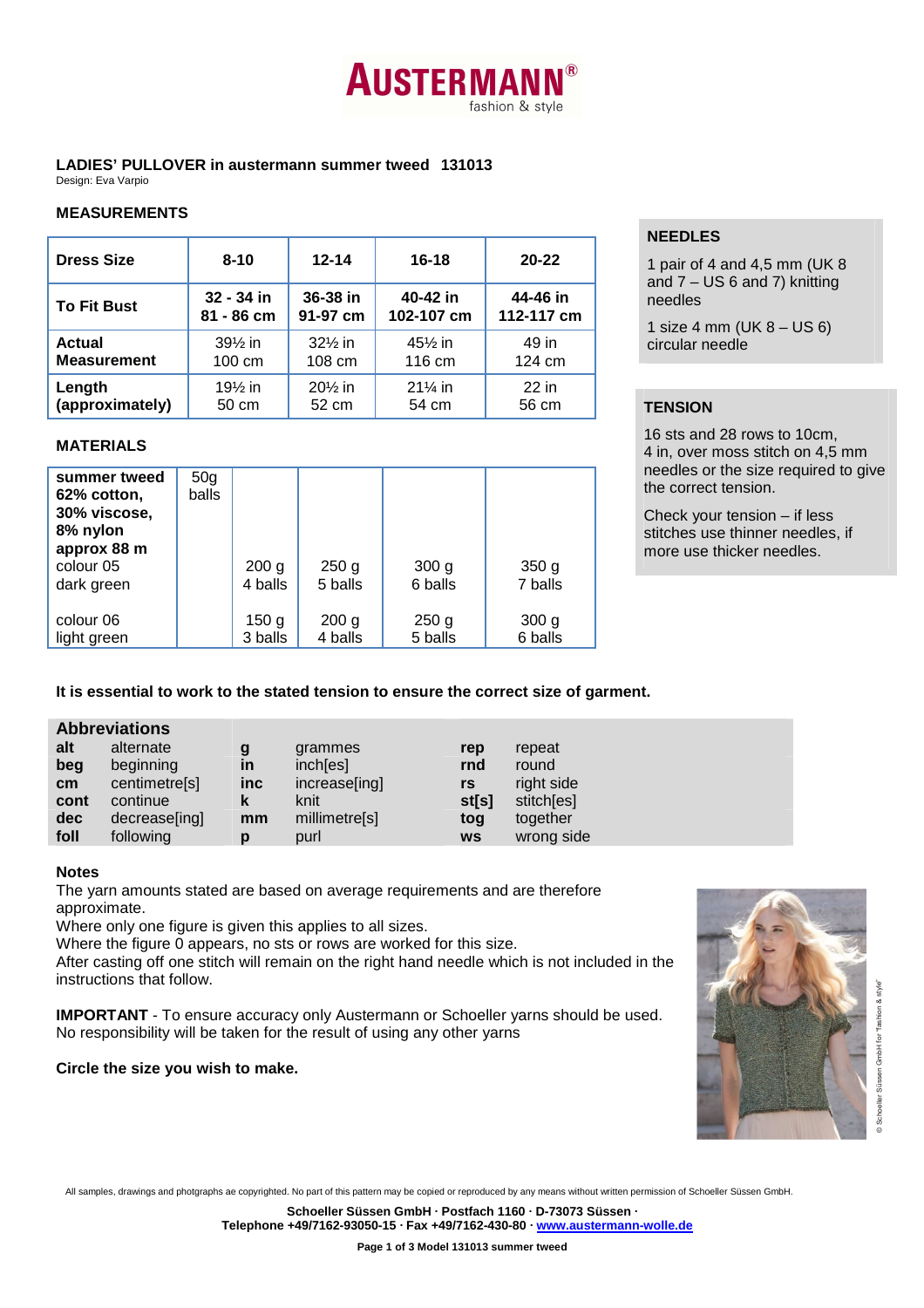

#### **PULLOVER**

**This pullover is knit in two halves beg with each back, worked to the shoulder and then the fronts cont to the lower edge. The two pieces are sewn tog at the centre with a decorative seam.** 

### **RIGHT HALF OF BACK**

Using 4 mm needles and dschungel, cast on 39[42:45:48] sts. K 4 rows. Change to 4,5 mm needles.

**1st row [dschungel]:** \*K1, p1; rep from \*, end k1[p1:k1:p1].

2nd row [portofino]: K the purl sts and p the knit sts.

These 2 rows are called **Striped Moss Stitch**.

Cont in Striped Moss Stitch for a total of 24 rows.

**Shape Side** 

**Inc row [rs].** Inc 1 st, work to end.

Work 19[21:23:25] rows without shaping.

Rep these 20[22:24:26] rows 2 times more.

Cont without shaping until Right Back measures 30[31:32:33] cm, 12[12¼:12½:13] in, end with a ws row.

**Inc row [rs].** Inc 1 st, work to end.

Work 3 rows without shaping.

Rep inc row on next [rs] row and every foll alt row 6 times more. 50[53:56:59] sts.

Cont without shaping until Right Back measures 48[50:52:54] cm, 19[19½:20½:21¼] in, end with a rs row.

#### **Shape Neck**

**Next row [ws].** Cast off 10 sts work to end. Cont to cast off at beg of ws rows, 5 sts once and 3 sts once. 32[35:38:41] sts. Cont without shaping until Right Back measures 50[52:54:56] cm, 19½[20½:21¼:22] in. This is the centre shoulder.

# **RIGHT HALF OF FRONT**

Cont without shaping until piece measures 54[56:58:60] cm, 21¼[22:23:23½] in from beg, or 4 cm, 1½ in from centre shoulder, end with a ws row.

**Shape Neck**

**Next row [rs].** Work to last st, inc 1 st in last st. Cont to inc 1 st at end of every foll alt row 7 times more.

**Next row [ws].** Cast on 2 sts, work to end. Cont to cast on at beg of every foll ws row 3 sts once and 5 sts once. 50[53:56:59] sts.

Cont without shaping until piece measures 65[68:71:74] cm, 25½[26¾:28:29] in from beg, or 15[16:17:18] cm, 6[6¼:6½:7] in from centre shoulder, end with a ws row.

#### **Shape Side**

Next row [rs]. Dec 1 st, work to end. Cont to dec 1 st at beg of rs rows every foll alt row 5 times and every foll 4th row 2 times. Cont without shaping for 20[20:18:16] rows. Dec 1 st at beg of next rs row then every foll 20th[22nd:24th:26th] row 2 times more. 39[42:45:48] sts.

Cont without shaping until piece measures 99[103:107:111] cm, 39[40½:42:43¾] in from beg. Change to 4 mm needles and k 4 rows. Cast off sts loosely.

Total length is 100[104:108:112] cm, 39½[41:42½:44] in.

# **LEFT HALF OF BACK**

Using 4 mm needles and dschungel, cast on 39[42:45:48] sts. K 4 rows. Change to 4,5 mm needles. Work in Striped Moss Stitch same as Right Half for a total of 24 rows.

**Shape Side** 

**Inc row [rs].** Work to last st, inc 1 st in last st.

Work 19[21:23:25] rows without shaping.

Rep these 20[22:24:26] rows 2 times more.

Cont without shaping until Left Back measures 30[31:32:33] cm, 12[12¼:12½:13] in, end with a ws row.

**Inc row [rs].** Work to last st, inc 1 st in last st.

Work 3 rows without shaping.

Rep inc row on next [rs] row and every foll alt row 6 times more. 50[53:56:59] sts.

Cont without shaping until Left Back measures 48[50:52:54] cm, 19[19½:20½:21¼] in, end with a ws row.

#### **Shape Neck**

**Next row [rs].** Cast off 10 sts work to end. Cont to cast off at beg of rs rows, 5 sts once and 3 sts once. 32[35:38:41] sts. Cont without shaping until Left Back measures 50[52:54:56] cm, 19½[20½:21¼:22] in. This is the centre shoulder.

All samples, drawings and photgraphs ae copyrighted. No part of this pattern may be copied or reproduced by any means without written permission of Schoeller Süssen GmbH.

**Schoeller Süssen GmbH · Postfach 1160 · D-73073 Süssen ·**

**Telephone +49/7162-93050-15 · Fax +49/7162-430-80 · www.austermann-wolle.de**

**Page 2 of 3 Model 131013 summer tweed**